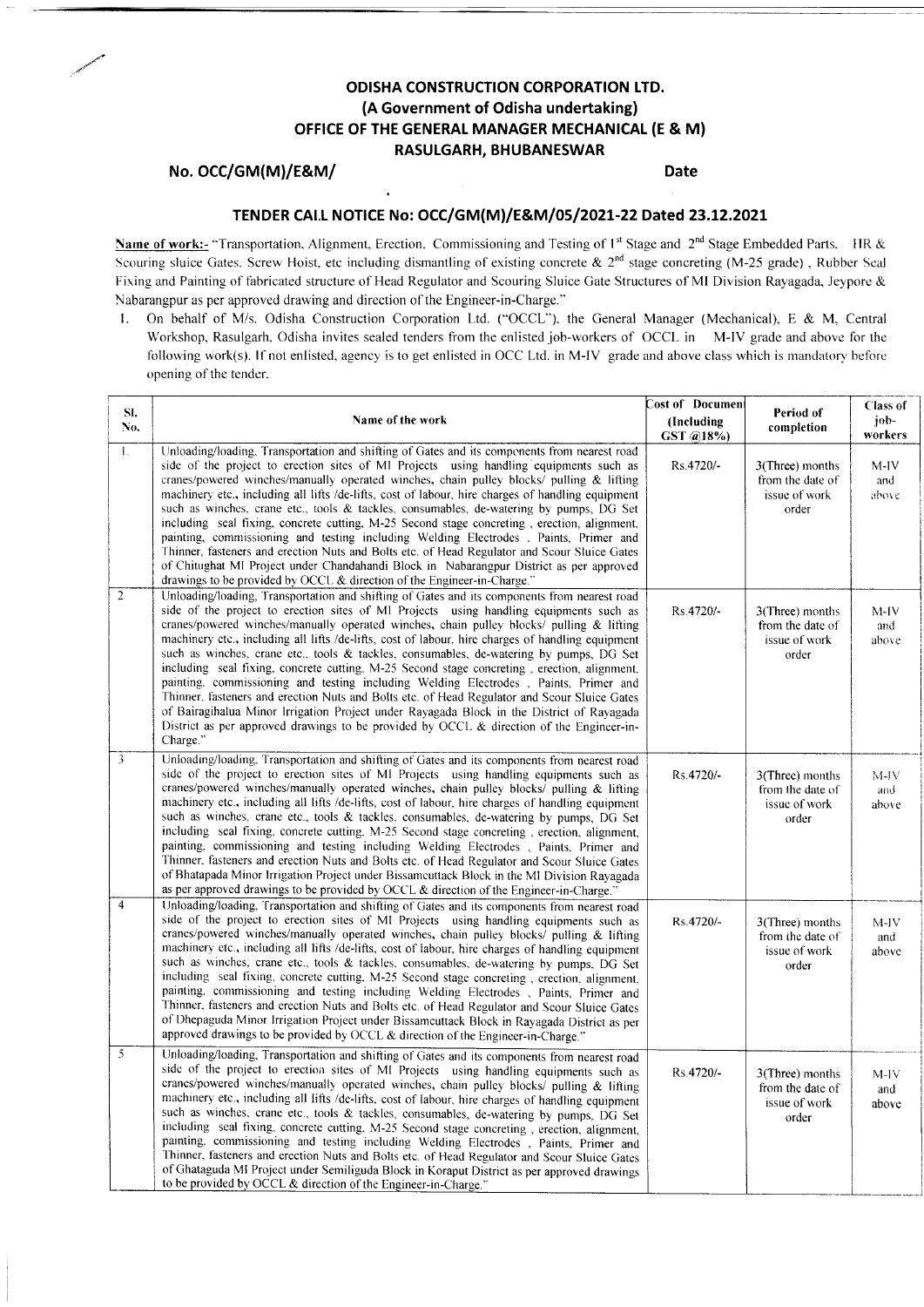| 6<br>$\overline{7}$ | Unloading/loading, Transportation and shifting of Gates and its components from nearest road<br>side of the project to erection sites of MI Projects using handling equipments such as<br>cranes/powered winches/manually operated winches, chain pulley blocks/ pulling & lifting<br>machinery etc., including all lifts /de-lifts, cost of labour, hire charges of handling equipment<br>such as winches, crane etc., tools & tackles, consumables, de-watering by pumps, DG Set<br>including seal fixing, concrete cutting, M-25 Second stage concreting, erection, alignment,<br>painting, commissioning and testing including Welding Electrodes . Paints. Primer and<br>Thinner, fasteners and erection Nuts and Bolts etc. of Head Regulator and Scouring Sluice<br>Gates of Goiguda MI Project under Chandrapur Block in Rayagada District as per approved<br>drawings to be provided by OCCL & direction of the Engineer-in-Charge."              | Rs.4720/- | 3(Three) months<br>from the date of<br>issue of work<br>order | M <sub>1</sub><br>and<br>above |
|---------------------|------------------------------------------------------------------------------------------------------------------------------------------------------------------------------------------------------------------------------------------------------------------------------------------------------------------------------------------------------------------------------------------------------------------------------------------------------------------------------------------------------------------------------------------------------------------------------------------------------------------------------------------------------------------------------------------------------------------------------------------------------------------------------------------------------------------------------------------------------------------------------------------------------------------------------------------------------------|-----------|---------------------------------------------------------------|--------------------------------|
| 8                   | Unloading/loading, Transportation and shifting of Gates and its components from nearest road<br>side of the project to erection sites of MI Projects using handling equipments such as<br>cranes/powered winches/manually operated winches, chain pulley blocks/ pulling & lifting<br>machinery etc., including all lifts /de-lifts, cost of labour, hire charges of handling equipment<br>such as winches, crane etc., tools & tackles, consumables, de-watering by pumps. DG Set<br>including seal fixing, concrete cutting, M-25 Second stage concreting . erection, alignment,<br>painting, commissioning and testing including Welding Electrodes , Paints, Primer and<br>Thinner, fasteners and erection Nuts and Bolts etc. of Head Regulator and Scour Sluice Gates<br>of Karanja MI Project under Chandrapur Block in Rayagada District as per approved drawings<br>to be provided by OCCL & direction of the Engineer-in-Charge."                | Rs.4720/- | 3(Three) months<br>from the date of<br>issue of work<br>order | $M$ - $IV$<br>and<br>above     |
|                     | Unloading/loading, Transportation and shifting of Gates and its components from nearest road<br>side of the project to erection sites of MI Projects using handling equipments such as<br>cranes/powered winches/manually operated winches, chain pulley blocks/ pulling & lifting<br>machinery etc., including all lifts /de-lifts, cost of labour, hire charges of handling equipment<br>such as winches, crane etc., tools & tackles, consumables, de-watering by pumps. DG Set<br>including seal fixing, concrete cutting, M-25 Second stage concreting, erection, alignment,<br>painting, commissioning and testing including Welding Electrodes , Paints, Primer and<br>Thinner, fasteners and erection Nuts and Bolts etc. of Head Regulator and Scour Sluice Gates<br>of Pujariguda MI Project under Kalyansinghpur Block Rayagada Districts as per approved<br>drawings to be provided by OCCL & direction of the Engineer-in-Charge."            | Rs.4720/- | 3(Three) months<br>from the date of<br>issue of work<br>order | $M-IV$<br>and<br>above         |
| 9                   | Unloading/loading, Transportation and shifting of Gates and its components from nearest road<br>side of the project to erection sites of MI Projects using handling equipments such as<br>cranes/powered winches/manually operated winches, chain pulley blocks/ pulling & lifting<br>machinery etc., including all lifts /de-lifts, cost of labour, hire charges of handling equipment<br>such as winches, crane etc., tools & tackles, consumables, de-watering by pumps, DG Set<br>including seal fixing, concrete cutting, M-25 Second stage concreting, erection, alignment,<br>painting, commissioning and testing including Welding Electrodes . Paints, Primer and<br>Thinner, fasteners and erection Nuts and Bolts etc. of Head Regulator and Scour Sluice Gates<br>of Relikupanala Minor Irrigation Project under Kolnora Block in Rayagada District as per<br>approved drawings to be provided by OCCL & direction of the Engineer-in-Charge." | Rs.4720/- | 3(Three) months<br>from the date of<br>issue of work<br>order | $M-IV$<br>and<br>above         |

- 2. The tender document may be downloaded from the OCCL website **www.odishaconstruction.com** or Govt. of Odisha website www.tendersodisha.gov.in. However, the cost of tender document as indicated in the table above must be deposited with the tender documents in shape of account payee Demand Draft drawn on any Nationalized Bank/Scheduled Bank payable at Jeypore (Odisha) (Non-refundable) in favour of "Odisha Construction Corporation Ltd., Project Account", otherwise, the tender will be cancelled.
- 3. The tender document must be submitted in the office of the General Manager (M). Erection & Maintenance, Rasulgarh, Bhubaneswar, Odisha, which will be received up to 2.00 P.M. of 04.01.2022 and will be opened in the office of the General Manager(M), Erection & Maintenance, Rasulgarh, Bhubaneswar on same day i.e on 04.01.2022 at 3.00 PM. in the presence of the job-Workers or their authorized representatives, if they so desire. If the last date of submission  $\&$  receipt of tender and opening of tender happens to be a holiday, the date will be deferred to the next working day, however, the time and rcnue shall remain unaltered. The undersigned shall not be responsible for any kind of delay by postal authorities.<br>4. Intending Job-Workers are required to furnish the following documents along with their tenders.
- 
- (i) Complete tender document duly filled-in, signed & stamped on each page by the Job-Worker or his/their Power of Attorney holder with date, full name, designation and official seal. In case of Power of Attorney holder the copy of such delegation is to be enclosed with the tender documents.
- (ii) Annexure-[. "Bid Security Declaration" in Iieu of EMD in enclosed format on Job-Worker's letter head.
- (iii) Cost of tender document (in case the document is downloaded from website).
- (iv) Copy of up-to-date valid GST.
- $(v)$  Copy of PAN card.
- (vi) Copy of valid EPF and ESI.
- (vii) Copy of document indicating residential address.
- (viii) Copy of valid enlistment certificate as Job-worker issued by "OCCL". If not enlisted. agency is to get enlisted in OCC Ltd. in M-IV grade and above class which is mandatory before opening of the tender.
- (ix) Undertakings in prescribed format available in the tender document.
- $(x)$  Copy of valid labour license. (The bidder is required to furnish necessary labour license issued by Competent authority before commencement of work if required).
- $(xi)$  Detail planning of men, machinery and materials for execution of tendered work.